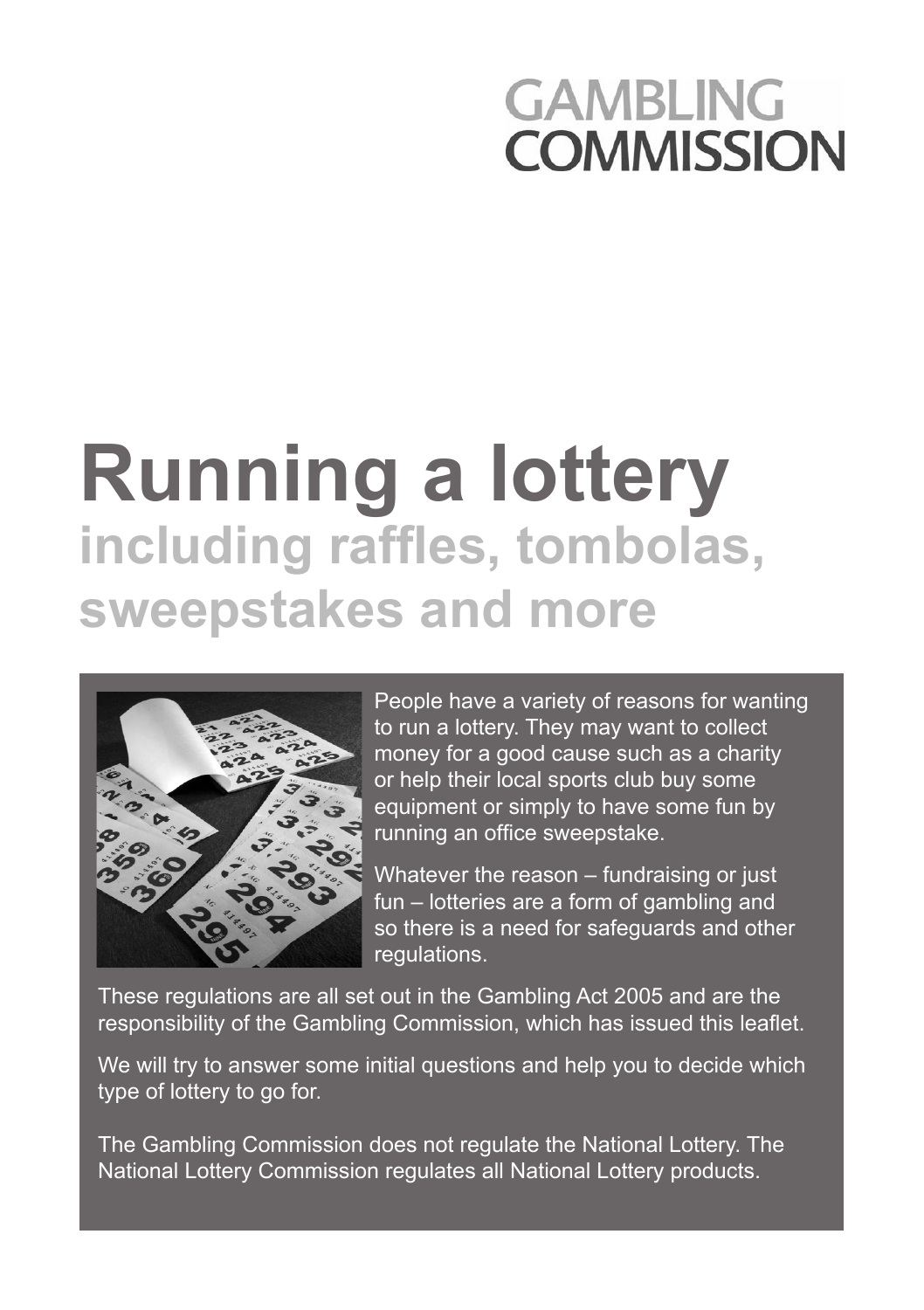#### **What exactly is a lottery?**

A lottery is a kind of gambling which has three essential ingredients:

- You have to pay to enter the game
- There is always at least one prize
- Prizes are awarded purely on chance



A typical small-scale lottery is a raffle where players buy a ticket with a number on it. The tickets are randomly drawn and those holding the same numbered ticket win a prize.

Another version is a sweepstake, for example, where the participants pay to randomly draw the names of a horse in a race. The person who draws the winning horse wins the entry money.

There are other versions too, such as a tombola - often found at a funday or summer fete; or a 100 club which is often a weekly event organised, for members only, by a PTA.

As well as the three elements of a lottery outlined above, they all have something else in common: while there is no maximum price for a ticket, in each lottery all tickets must cost the same. That way, everyone has the same chance of winning for the same outlay.

#### **Types of lottery under the Gambling Act 2005**

For legal reasons, the Gambling Act has created eight categories of lottery, each of which has its own dos and don'ts. Here is a short description of them, together with a table on the back page to answer some initial queries.

**These types of lottery require permission, find out more about them in** *Promoting society and local authority lotteries* **a publication on the Commission website.**

**Small society lotteries** The society in question must be set up for noncommercial purposes eg sports, cultural or charitable. There is a top limit of £20,000 in ticket sales.

**Large society lotteries** Similar to the small society lottery, but there is a minimum of £20,000 in ticket sales.

**Local authority lotteries** Run by the local authority, to help with any expenditure it normally incurs.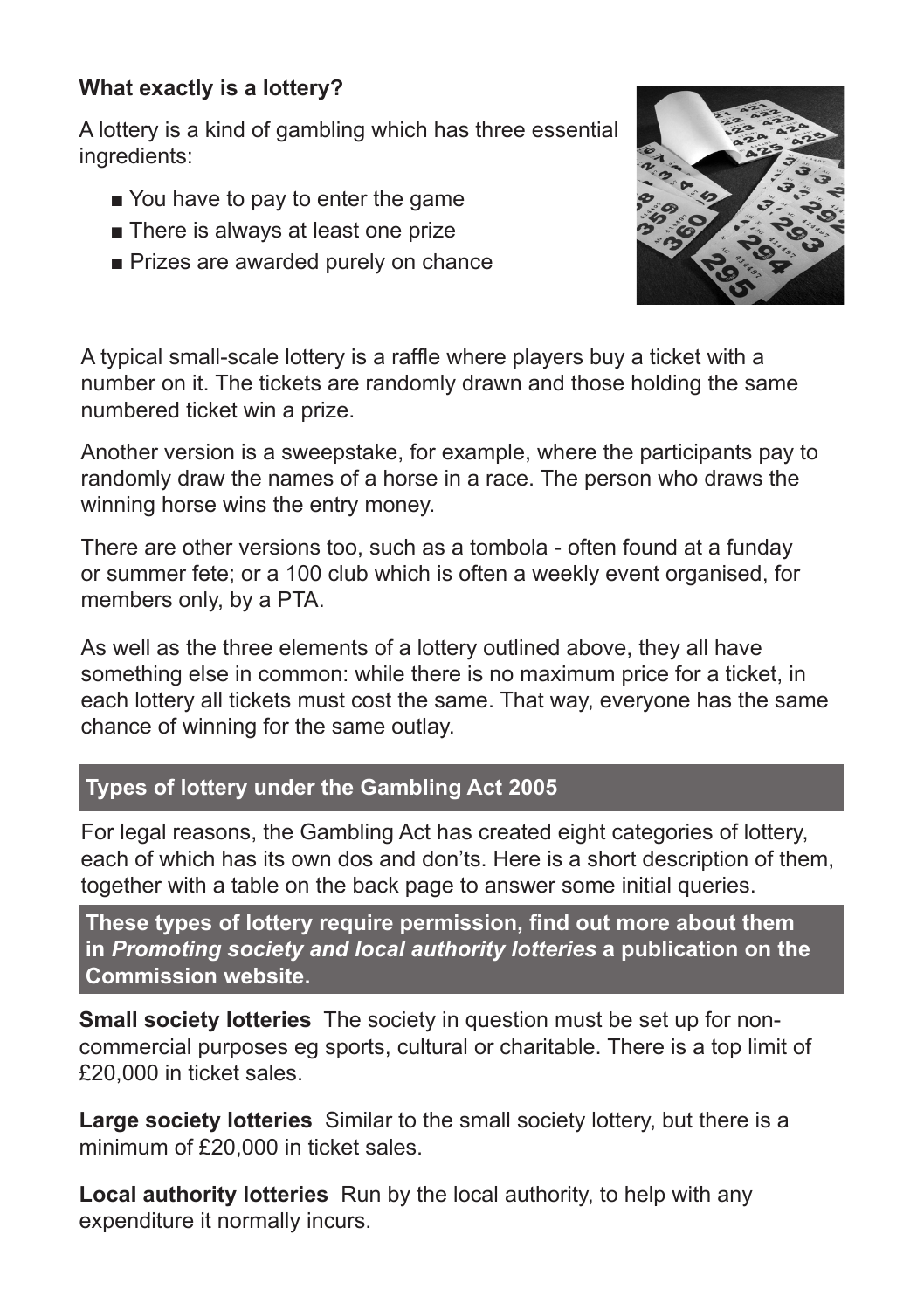**These types of lottery do not require permission, find out more about them in** *Organising small lotteries* **a publication on the Commission website.**

**Private society lotteries** Any group or society except those set up for gambling. The proceeds of the lottery must go to the purposes of the society.

**Work lotteries** These can only be run and played by colleagues at a particular place of work. This type of lottery cannot make a profit, and so is unsuitable for fundraising.

**Residents' lotteries** These can only be run and played by people living at a particular address. This type of lottery cannot make a profit, and so is unsuitable for fundraising.

**Customer lotteries** These can only be run by a business, at its own premises and for its own customers. No prize can be more than £50 in value. This type of lottery cannot make a profit, and so is unsuitable for fundraising.

**Incidental non-commercial lotteries** These are held at non-commercial events, such as school fetes etc. All the sales and the draw must take place during the main event, which may last more than a single day. Prizes cannot total more than £500.



#### **What about the prizes?**

Apart from the individual limit in customer lotteries and the overall limit in non-commercial lotteries, there are no restrictions. Prizes in all categories can be monetary or non-monetary; they can be cash, goods or services. Under the licensing laws alcohol must not be awarded to anyone under 18. The police or local authority can give advice on this.

#### **The following refers to the table on the back page System A**

Tickets must show the name of the society and/or the purpose of the lottery, the ticket price, the name and address of the organiser and the date of the draw.

#### **System B**

Tickets must show the name and address of the organiser, the ticket price, any restrictions as to who may or may not buy a ticket, and state that the rights created by the ticket are non-transferable.

### **System C**

There are no specific requirements for tickets.